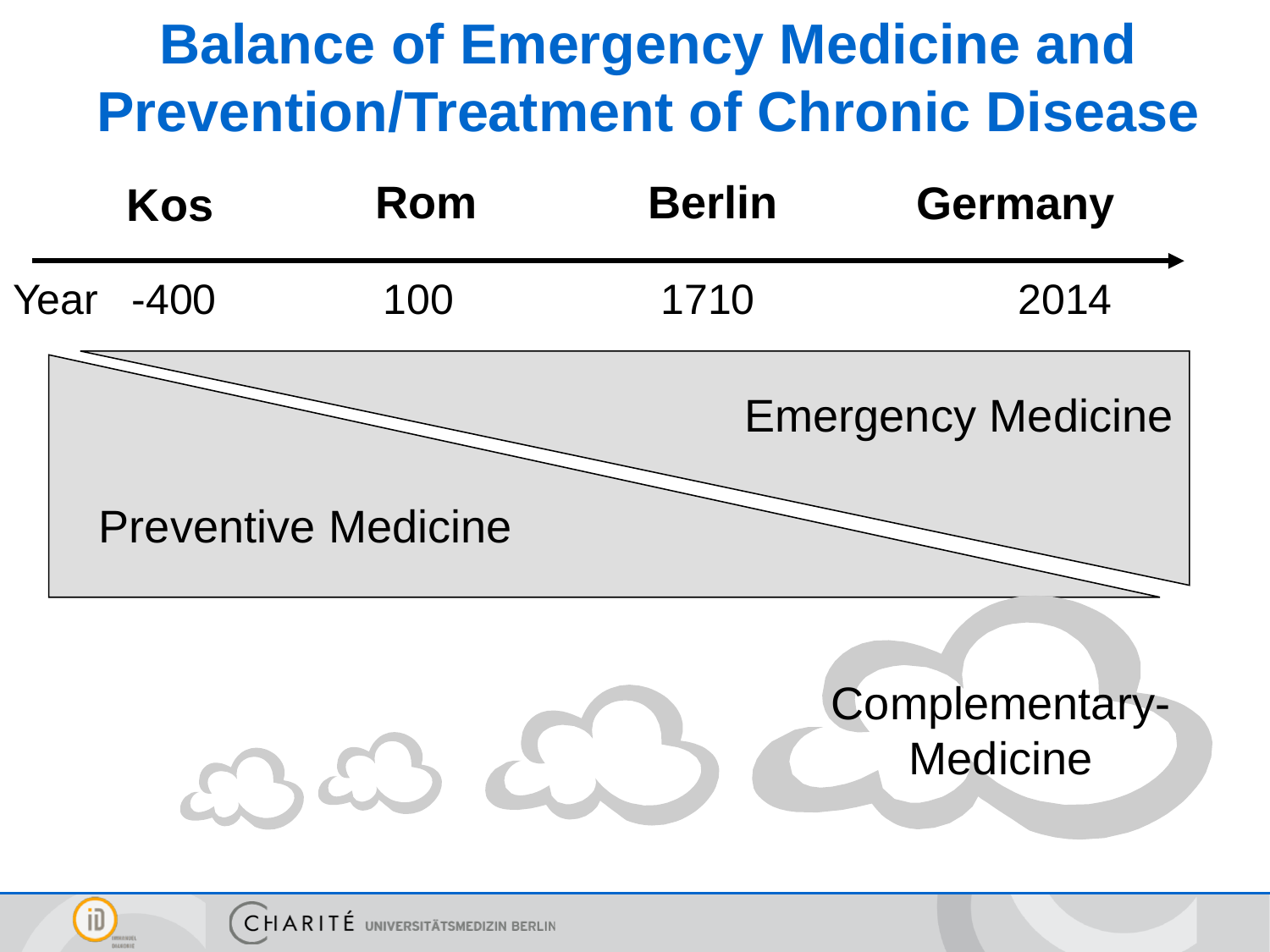## **Complementary and Integrative Medicine in German Universities**

### **Universität Witten- Herdecke**:

- Lehrstuhl für Medizintheorie, Integrative und Anthroposophische Medizin:
- **Prof. Dr. P. Heusser**

#### **Universität Duisburg-Essen**: • Stiftungsprofessur für Naturheilkunde und Traditionelle Chin. Medizin:

**Prof. Dr. G. Dobos**

#### **TU München**:

• Stiftungsprofessur für Naturheilkunde und Komplementärmedizin, **Prof. Dr. D. Melchart**



**Universität Rostock**: • Stiftungsprofessur für Naturheilkunde **Prof. Dr. K. Kraft** 

**Charité – Universitäts- medizin Berlin** Kneipp-Professur Naturheilkunde **Prof. Dr. B. Brinkhaus** Klinische Naturheilkunde und Integrative Medizin **Prof. Dr. A. Michalsen**

**Universitätsambulanzen der Universitätsklinik Heidelberg und Universitätsklinik Freiburg**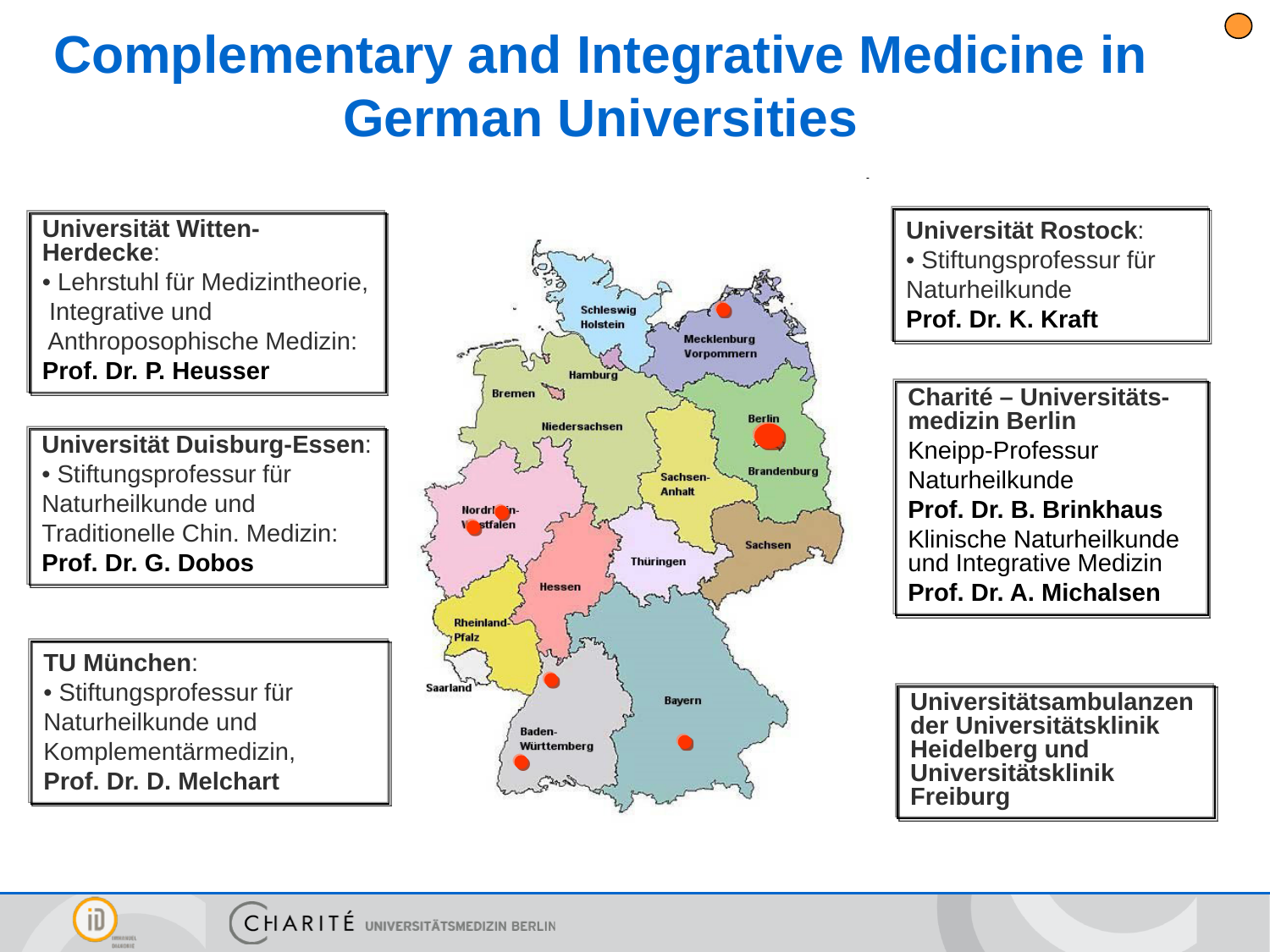## **WHO: Promoting Traditional Medicine Individualized and personalized Medicine**

#### **Traditional European Medicine (TEM)**

- Fasting
- Leeches
- Cupping
- Cantharidin
- Bloodletting
- Hydrotherapy
- Thermo, Cryotherapy
	- Diet
	- Balneotherapy
		- Massage
	- Herbal Medicine

**Traditional Chinese Medicine (TCM)**

- **Akupuncture**
- •Moxibustion
- Herbal Medicne
	- Cupping
		- Diet
	- Gua sha
	- Tuina
	- Acupressure
		- Taichi
		- Qigong

#### **Traditional Indian Medicine Ayurveda (TIM)**

- Herbal Medicine
	- Massage
- Manual Therapy
	- Diet
	- Yoga
	- •Psychotherapy
		- Meditation
		- Leeches
		- Bloodletting
- Panchakarma

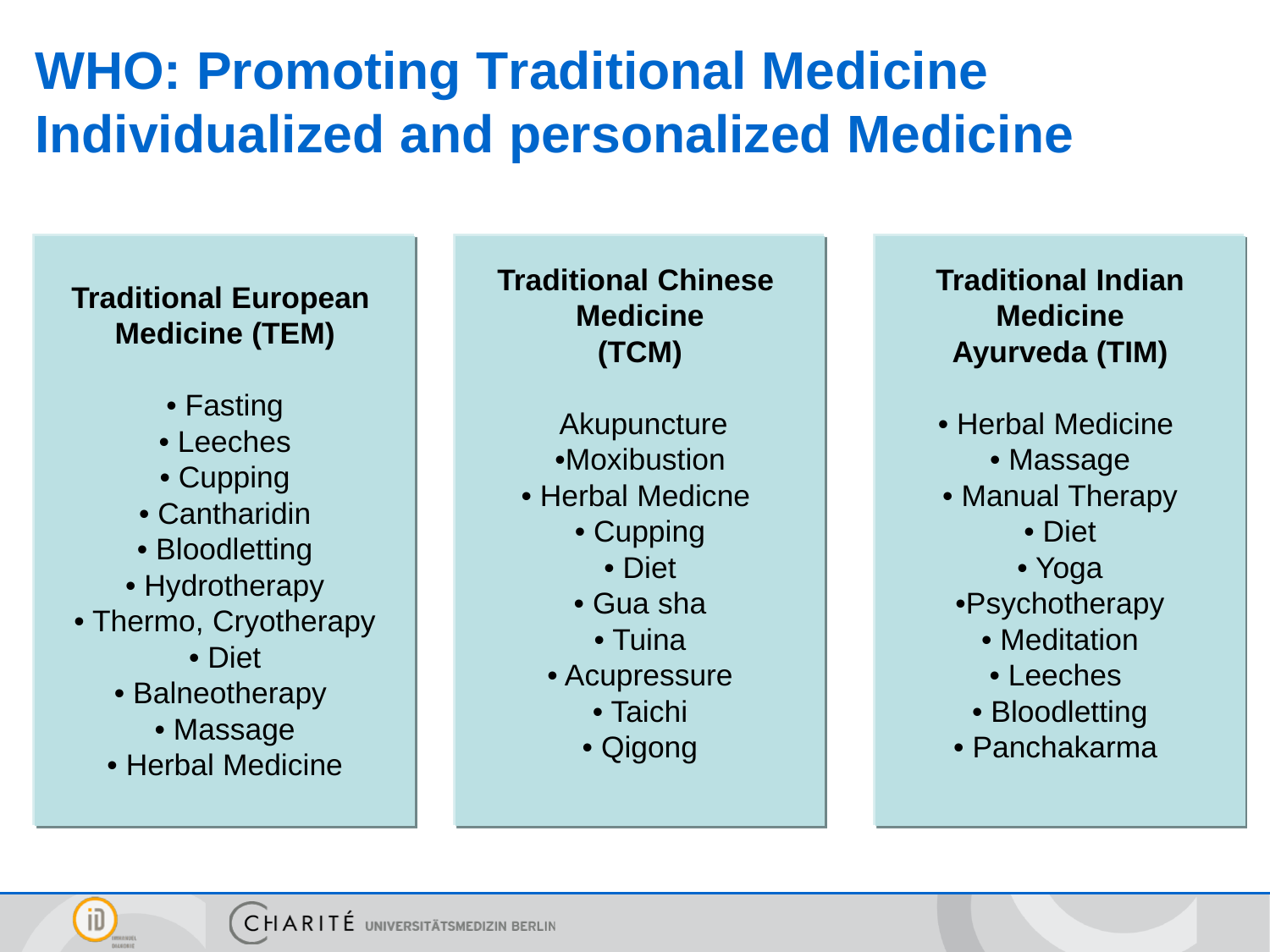### **Ayurveda Medicine and Chinese Medicine**





ïD



CHARITÉ UNIVERSITÄTSMEDIZIN BERLIN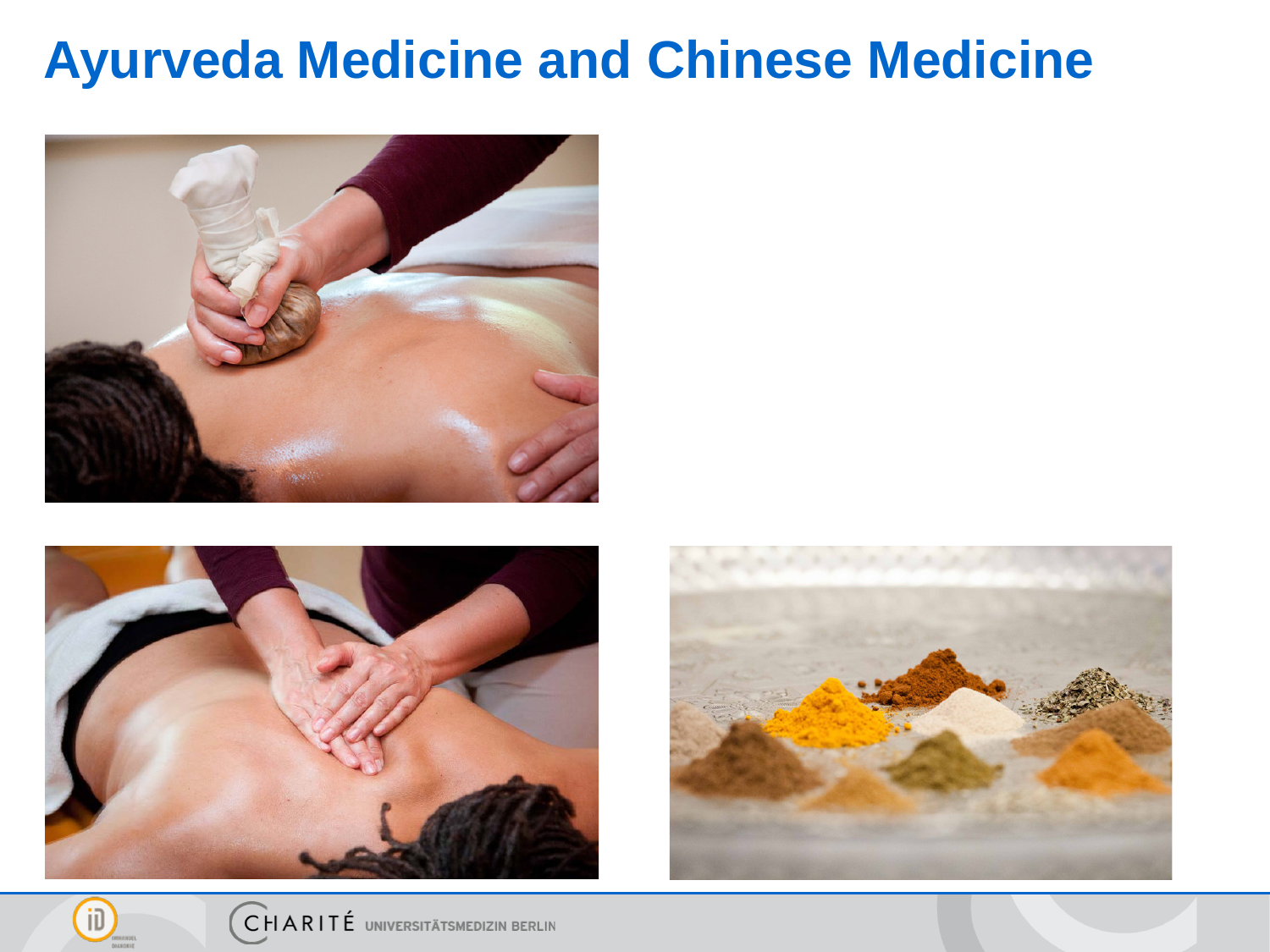### **Ayurveda in the frame of the most significant traditional medical systems**



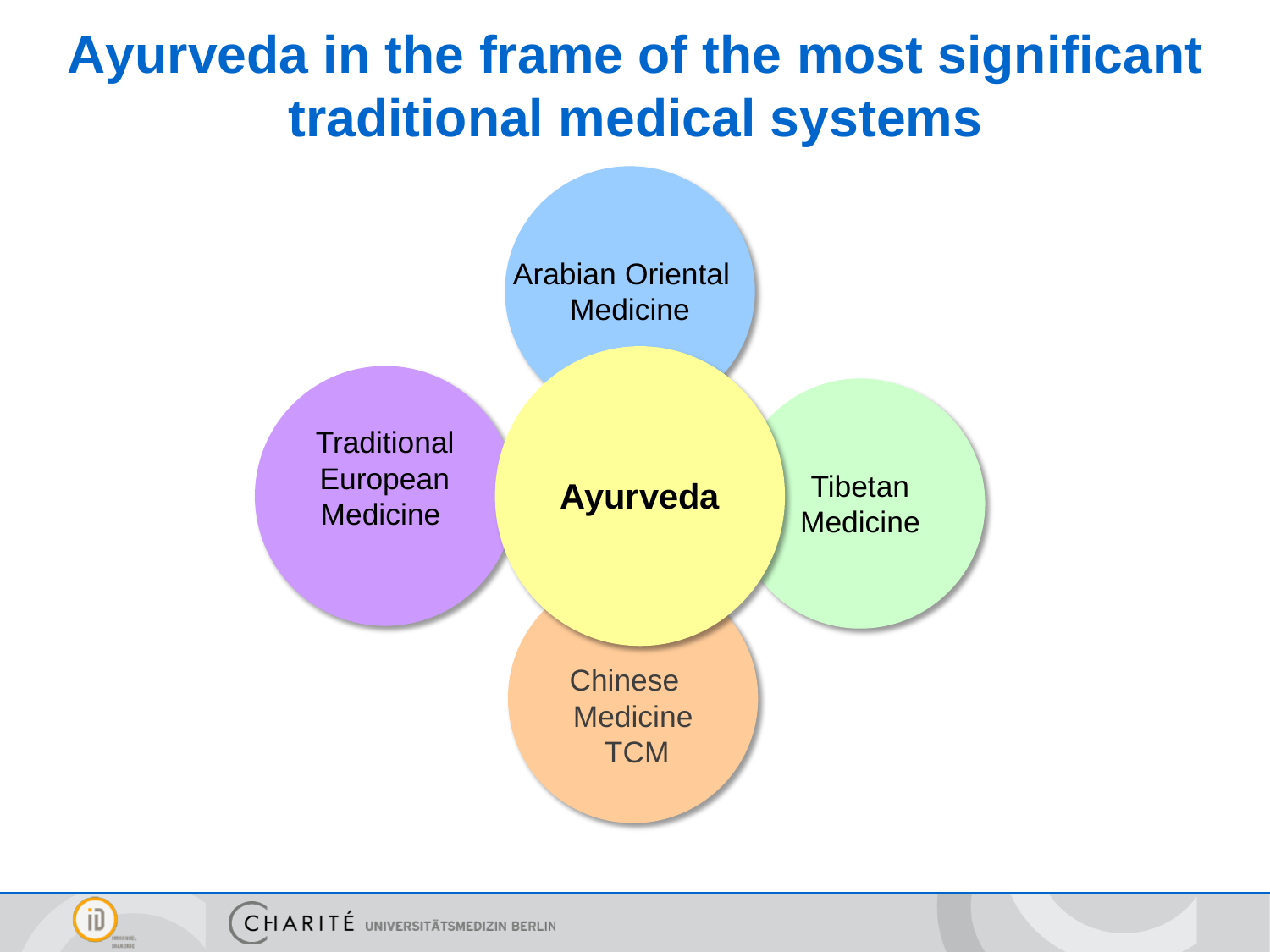### **Evaluation of Evidence for Traditional Treatments: Examples of Research**

Leech therapy reduces pain and improves function in knee osteoarthritis, hand osteoarthritis and Epicondylitis lateralis *(Ann Intern Med 2003, Ann Rheum Dis 2002, Pain 2008, Clin J Pain 2010)*

Cupping reduces pain and improves function in brachialgia and carpal tunnel syndrome *(J Pain 2009)*

Gua Sha reduces pain in neck pain and back pain *(Clin J Pain 2009)* 

Kantharidin plasters reduce pain in spinal stenosis *(Forsch Kompl Med 2009)*

Bloodletting decreases blood pressure and improves diabetic control in patients with metabolic syndrome (BMC Medicine 2012)

Yoga decreases perceived stress, back pain and headache *(Medical Science Monitor 2006, Am Heart J 2006, Evi Based CAM 2012)*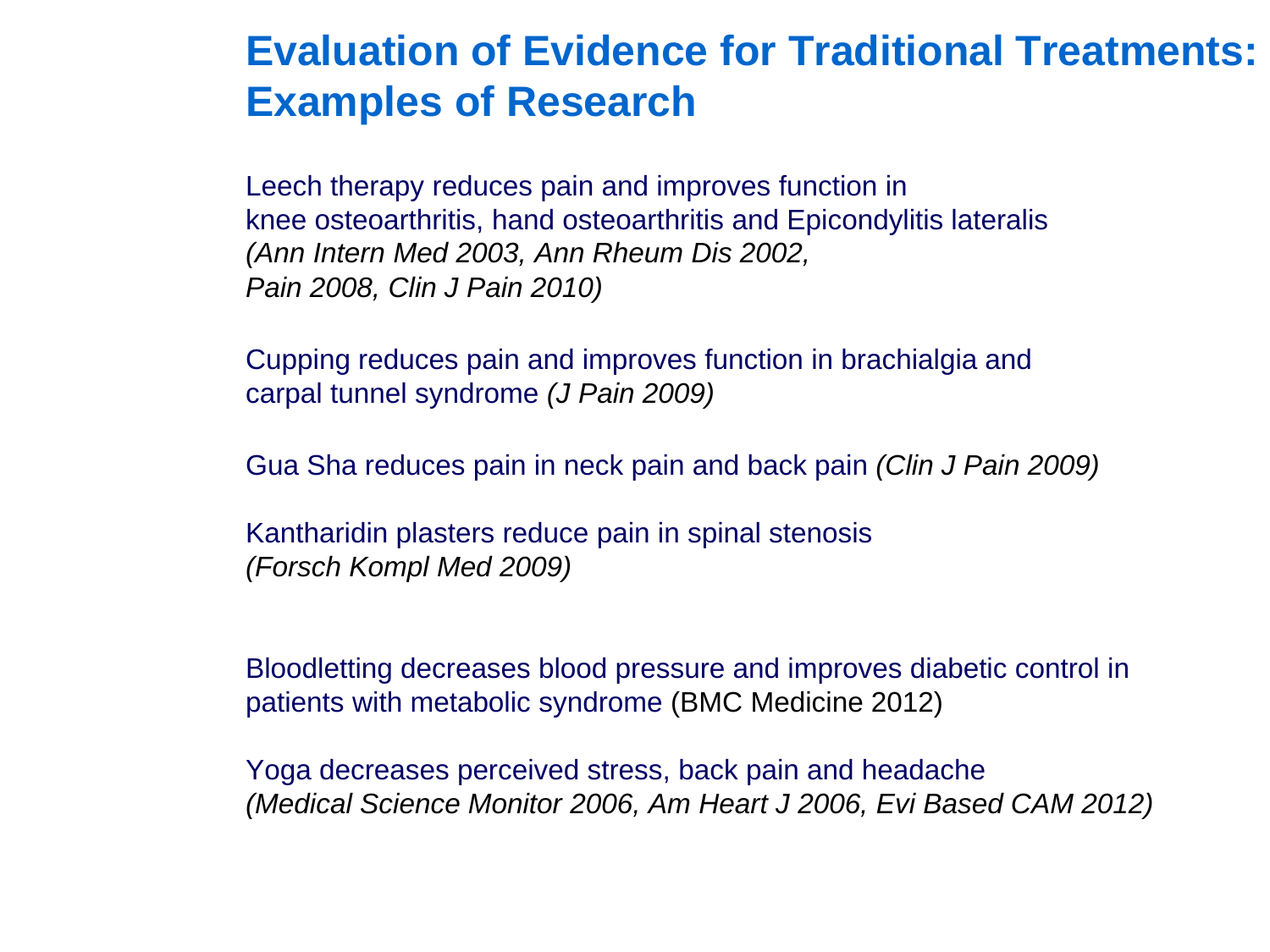### **Anxiety and depression in patients with chronic pain after 8 weeks of yoga vs physiotherapy: Pleiotropic effects**



Michalsen A, Traitteur H et al J PAIN 2011



ÎD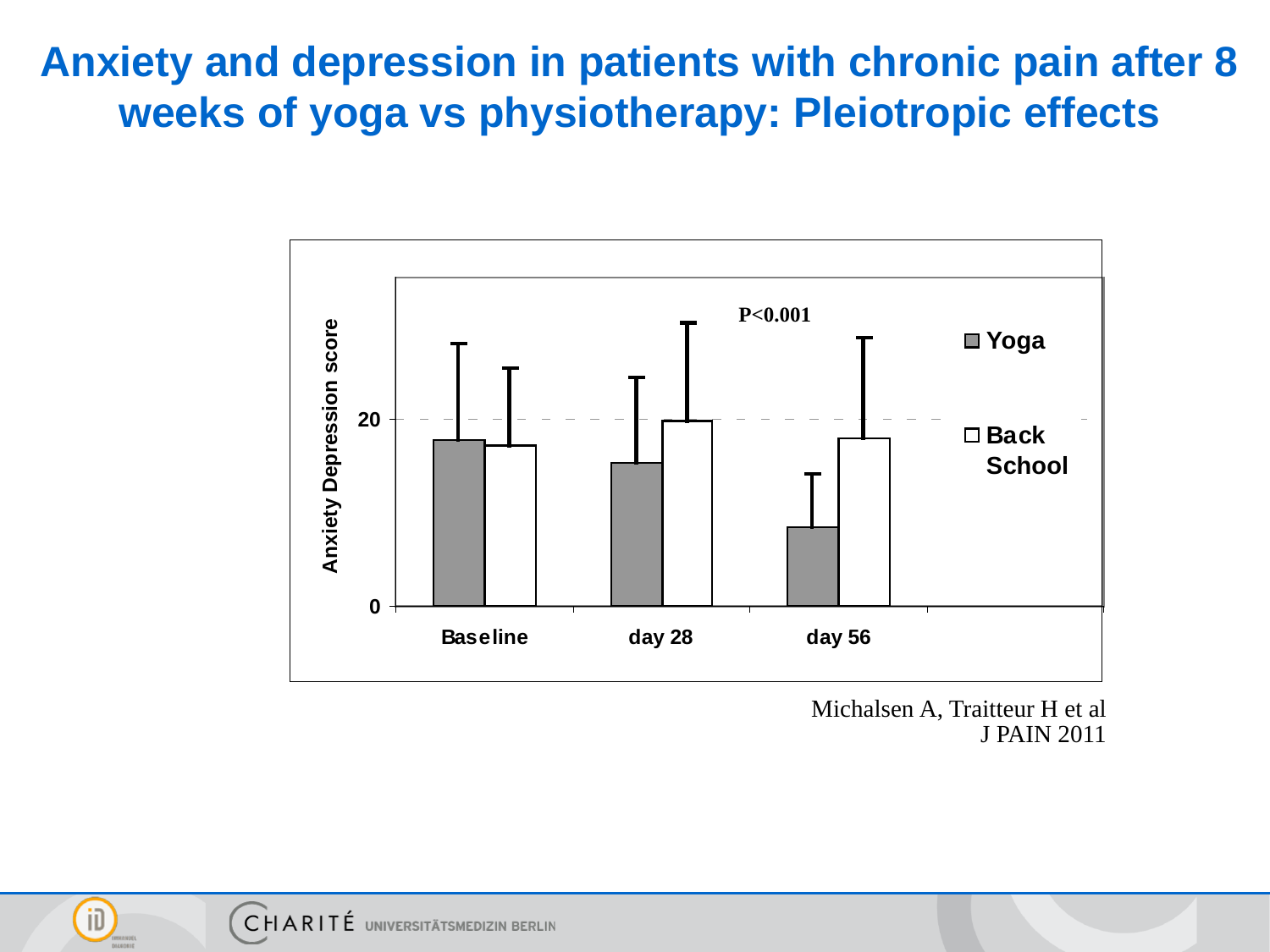# **Yoga in breast cancer – metaanalysis**

### **Strong effects on QOL and psychological well-being**

| <b>Outcome</b>              | No. of<br>studies | No. of<br>patients<br>(yoga) | No. of<br>patients<br>(control) | <b>Standardised mean</b><br>difference (95%<br>confidence interval) | P (overall<br>effect) | Heterogeneity I <sup>2</sup> |
|-----------------------------|-------------------|------------------------------|---------------------------------|---------------------------------------------------------------------|-----------------------|------------------------------|
| Anxiety                     | 5                 | 216                          | 165                             | $-1.51$ $(-2.47,-0.55)$                                             | < 0.01                | 94%                          |
| <b>Depression</b>           | 6                 | 161                          | 150                             | $-1.59$ $(-2.68,-0.51)$                                             | < 0.01                | 94%                          |
| <b>Subjektiver Stress</b>   | 3                 | 93                           | 71                              | $-1.14(-2.16,-0.12)$                                                | 0.03                  | 88%                          |
| <b>Psychische Belastung</b> | 6                 | 216                          | 183                             | $-0.86$ $(-1.50,-0.22)$                                             | < 0.01                | 88%                          |

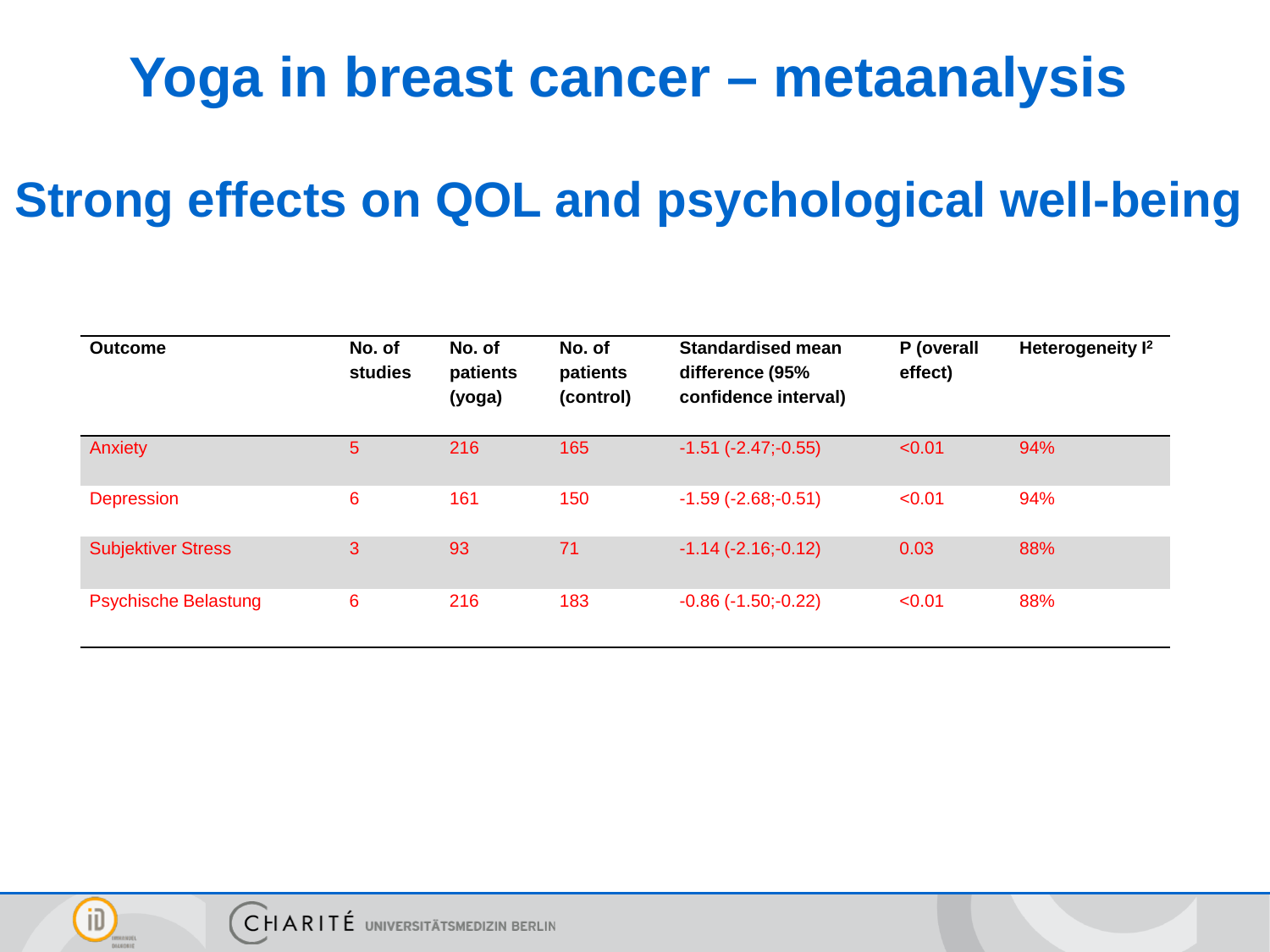# **Yoga (Hatha/ Pranayama) - Evidence**

- Low back pain better than exercise (Pain 2005; Ann Intern Med 2007) Spine 2009)
- General: Pain Syndromes (J Pain)
- Headache (Cephalalgia 2008)
- Breast Cancer (J Clin Oncol 2008)
- Hypertension (Complem Ther 2007)
- Depression / Anxiety (Alt Ther Health Med 2007)

ÎD

- Carpal tunnel syndrome (Arch Intern Med 1998)
- Stress (Evid Based CAM 2012)
- Coronary artery disease (Am J Cardiol 2008; Eur Heart J 2006)



#### **YOGA and BACK PAIN**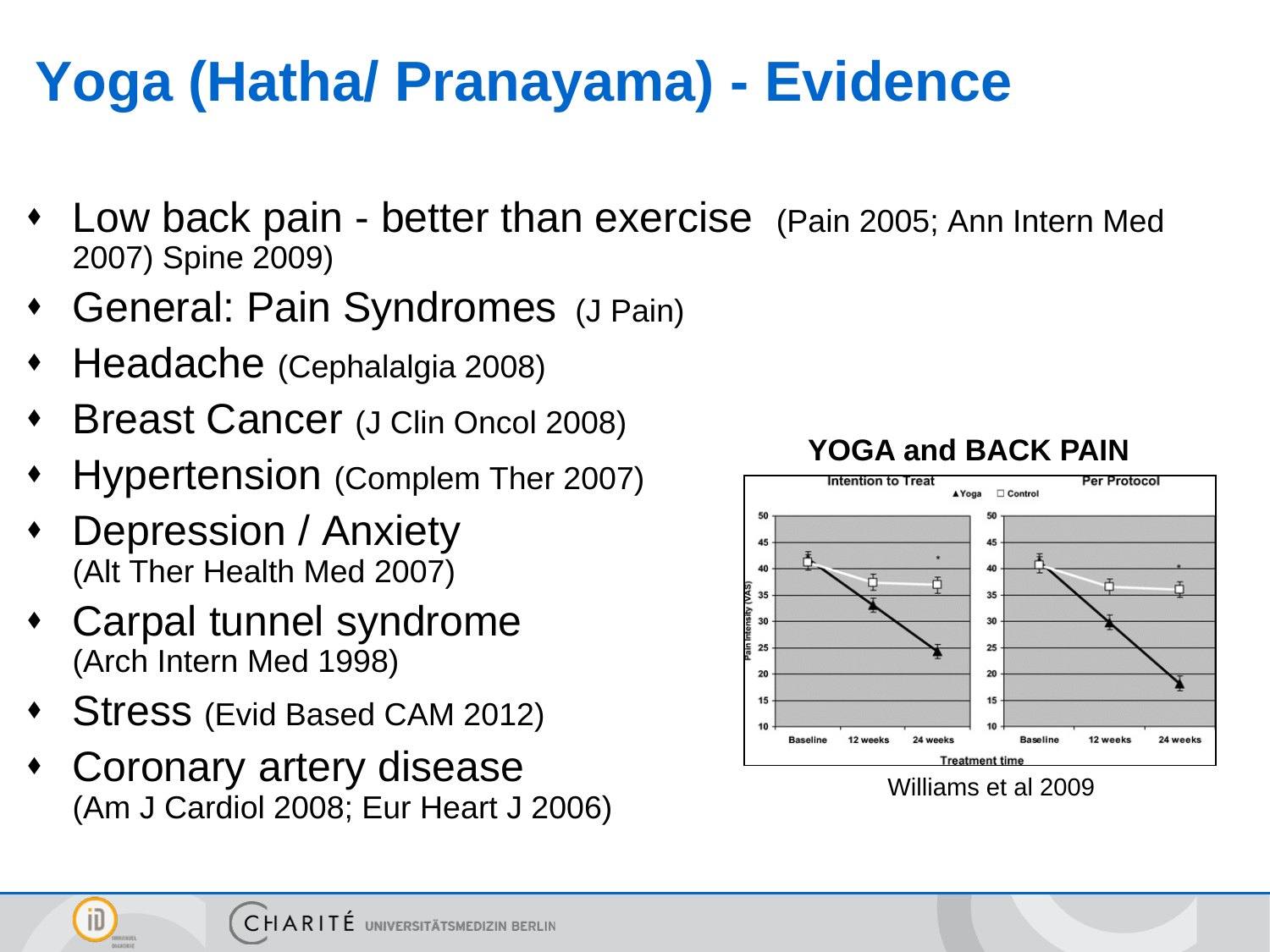### **Exercise versus Coronary intervention: Exercise is better**



#### Follow up [Months]

Hambrecht et al. Percutaneous coronary angioplasty compared with exercise training in patients with stable coronary artery disease: a randomized trial. Circulation 2004, 109: 1371-1378.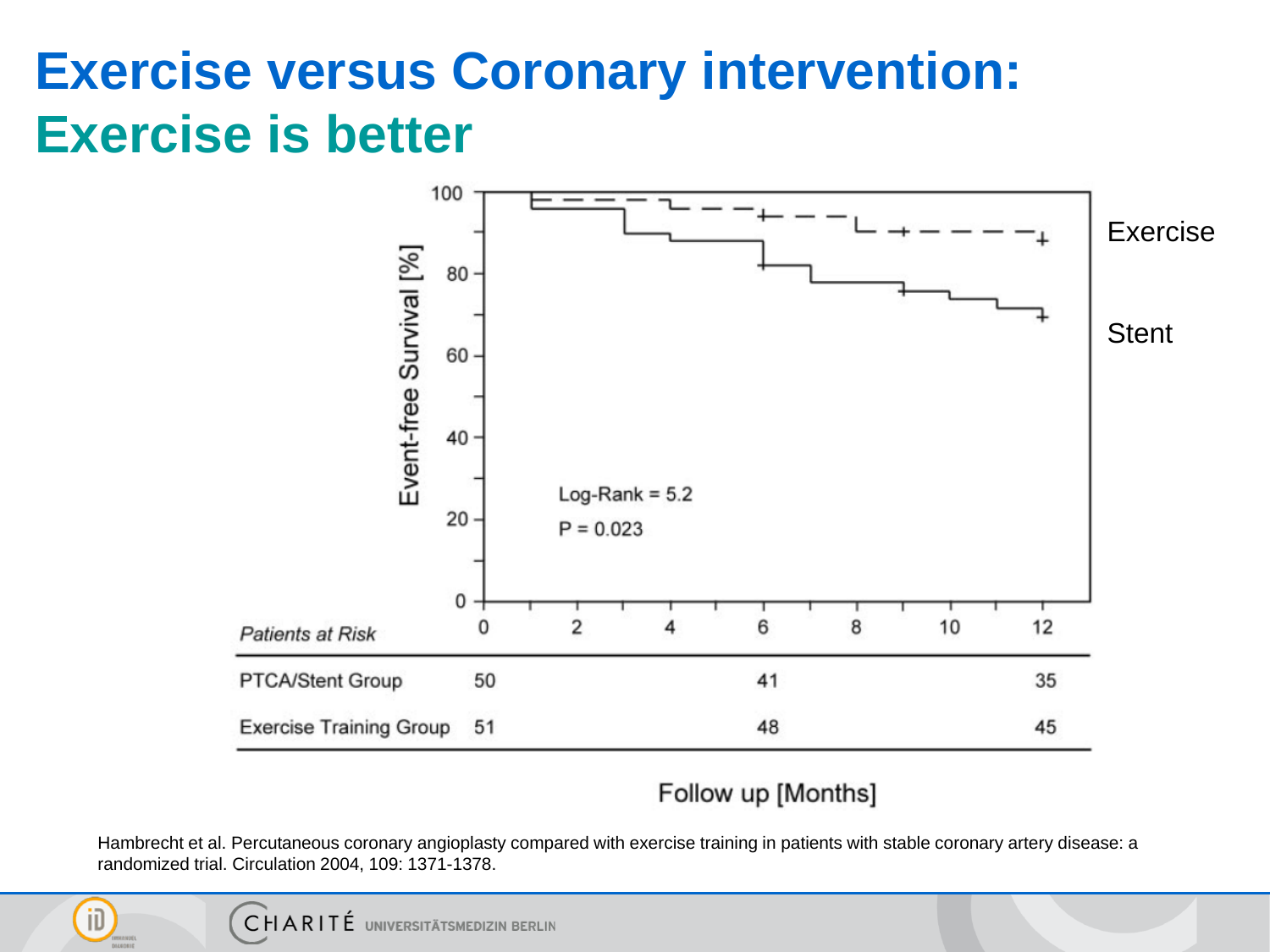### **Vegetarian diet improves insulin resistance, metabolism and oxidative stress**

**Kahleova et al. Diabetes Med 2011; 28: 549-59**



ÎD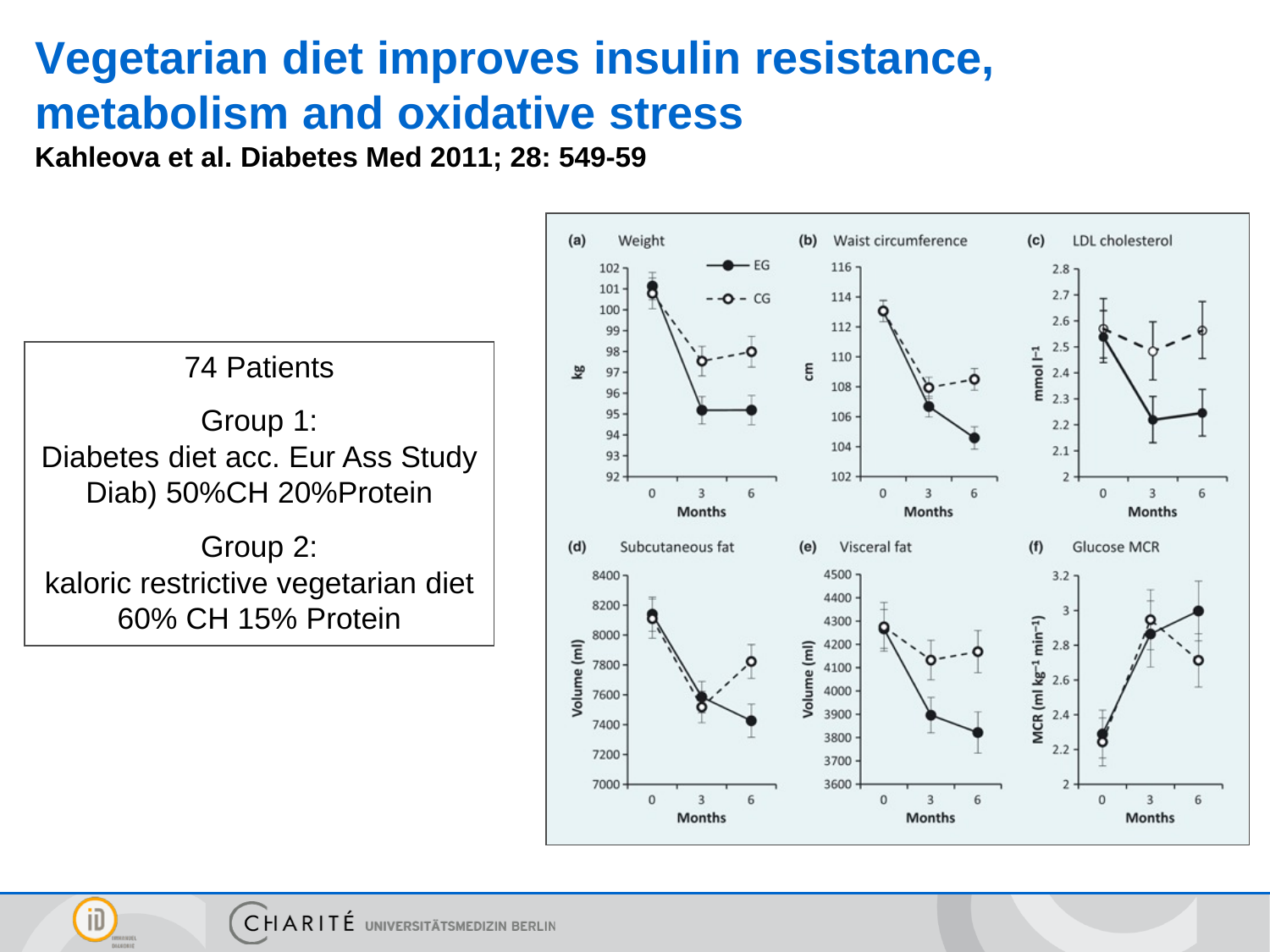### **The need for better treatment of Chronic disease and the approach of Ayurveda**

- Healthy plant-based diet with good adherence
- Bioacive compounds
- Caloric Restriction
- Intestinal microbiota
- Soft tissue and fascia treatments
- **Exercise**
- Multi-target pharmaceutical approach
- **Spirituality**

ÎD

• Individualized treatment approach

- Mostly vegetarian ayurvedic diet
- Plentitude of vegetables, spices, fruit
- Low-dense-energy composition
- Massage and Manual therapy
- Yoga and Lifestyle advice
- Herbal Medicine
- Spirituality as essential part
- Constitution analysis and taylored therapy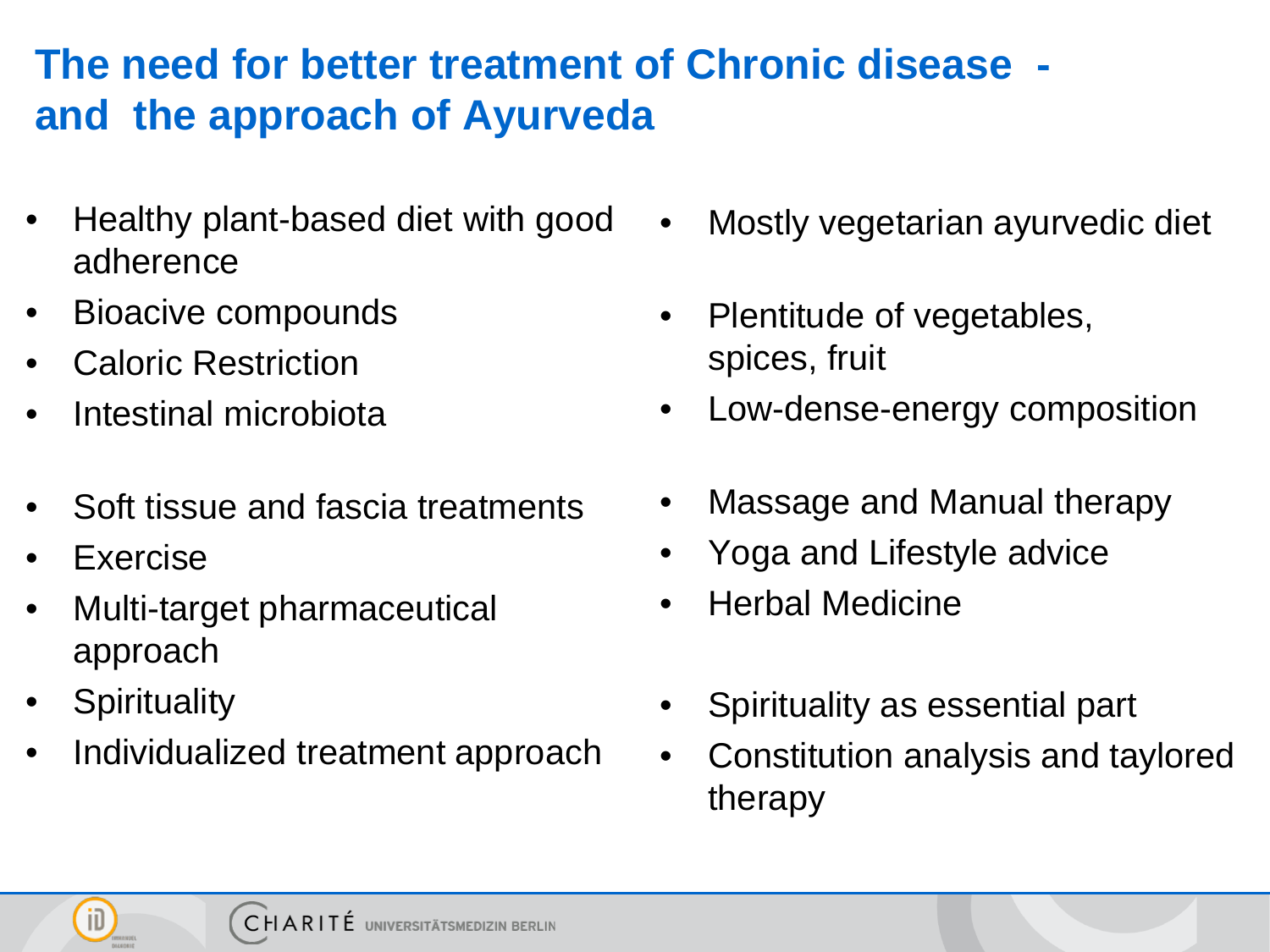# **Paradigmatic Change**





jD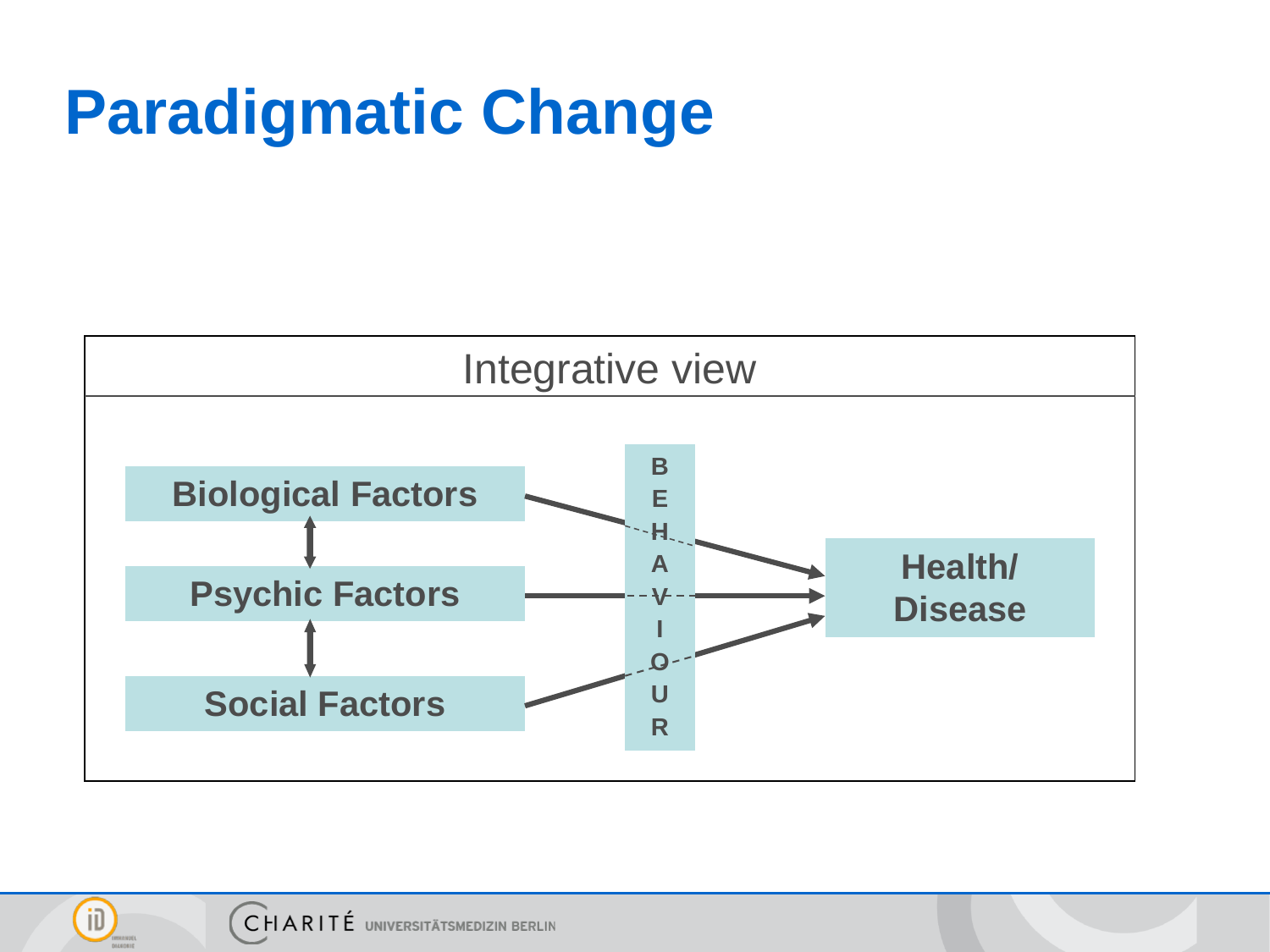# **Scientific Program and Platform for Evaluation of Ayurveda at Charite Universitäsmedizin Berlin**

- Randomised Controlled trial of Ayurveda in symptomatic osteoarthritis (gonarthrosis) (CARAKA Trial)
- Ayurveda in Fibromyalgia-Syndrome (KAFA)
- Ayurveda in Burn-out (VEDA)
- Diagnostic Studies (PARIKSA)
- Systematic reviews
- "Best-Practice" outpatient center for Ayurvedic Medicine
- Foundation of German Physician´s Society of Ayurveda (DÄGAM)
- Cooperation and networking with Rosenberg Academy Birstein

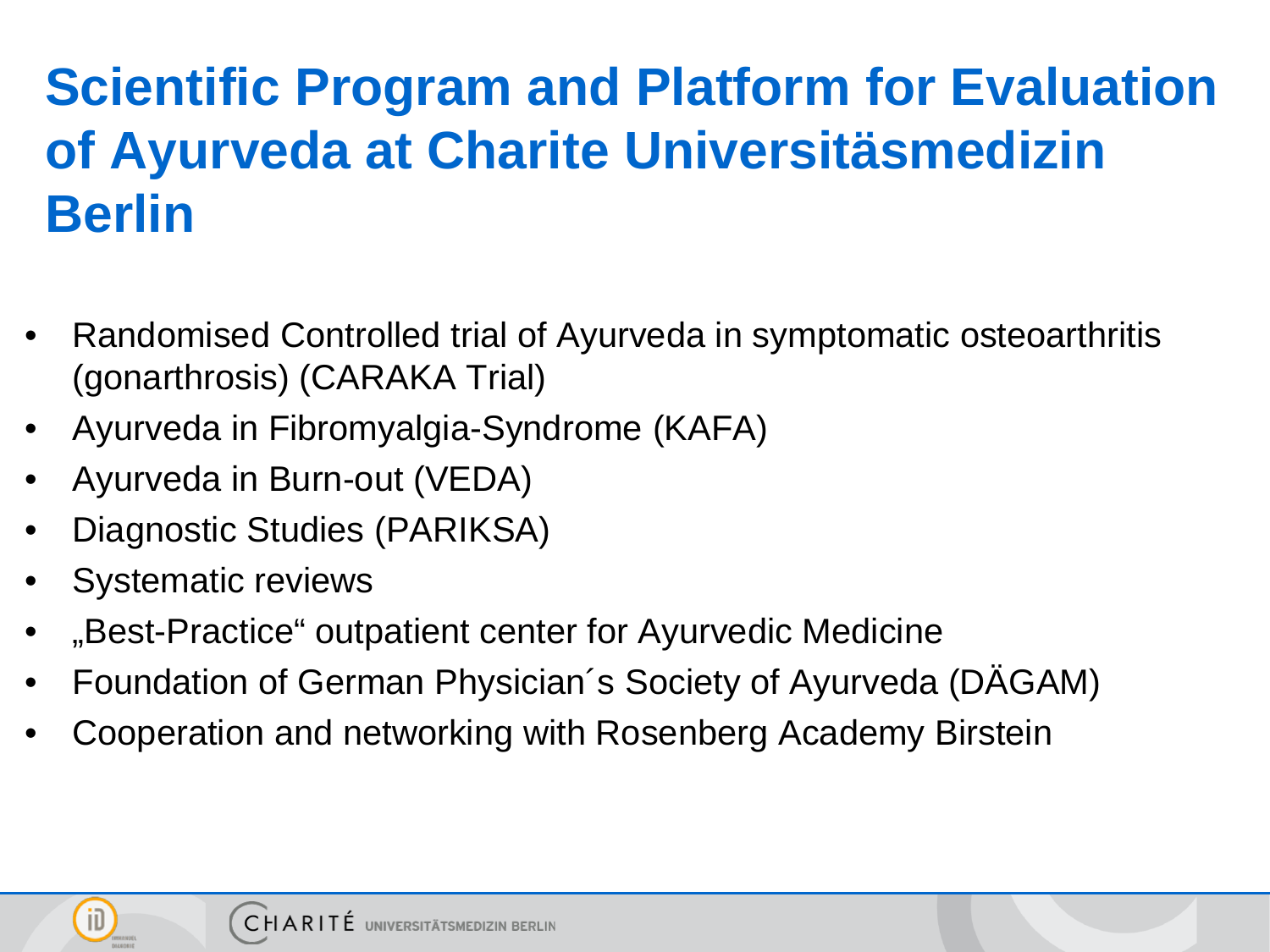**Challenges and barriers** 

# **Herbal Medicine:**

**"Treasure" Inhomogenous Quality**

## **Herbal Medicine:**

**Overregulation (BFARM/ EMA) and non-availability of promising therapies**

# **Medical Education:**

**Quality of Training Licensing for MDs** 

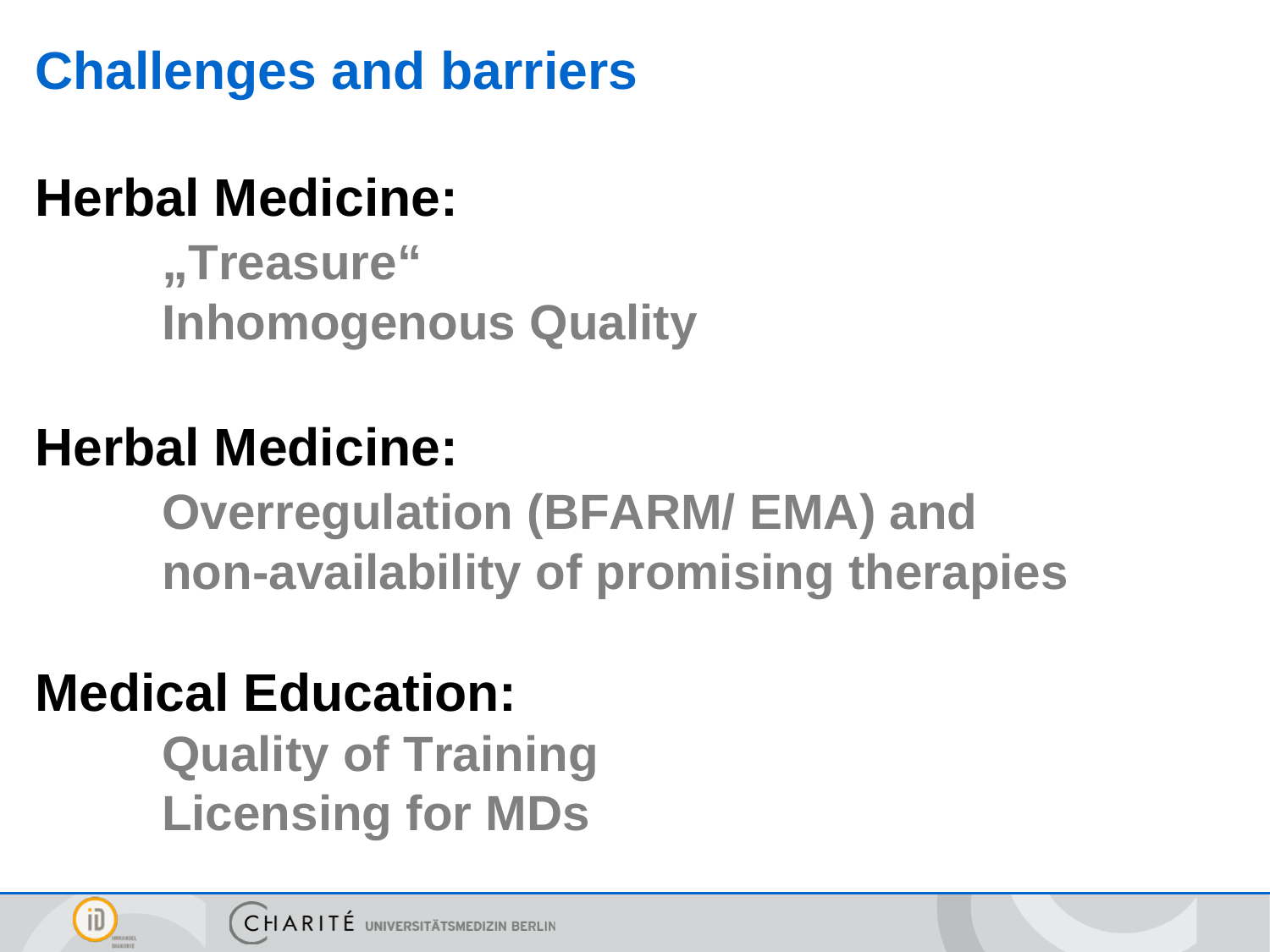### **Clinical Research in Ayurveda – 2014 and future**